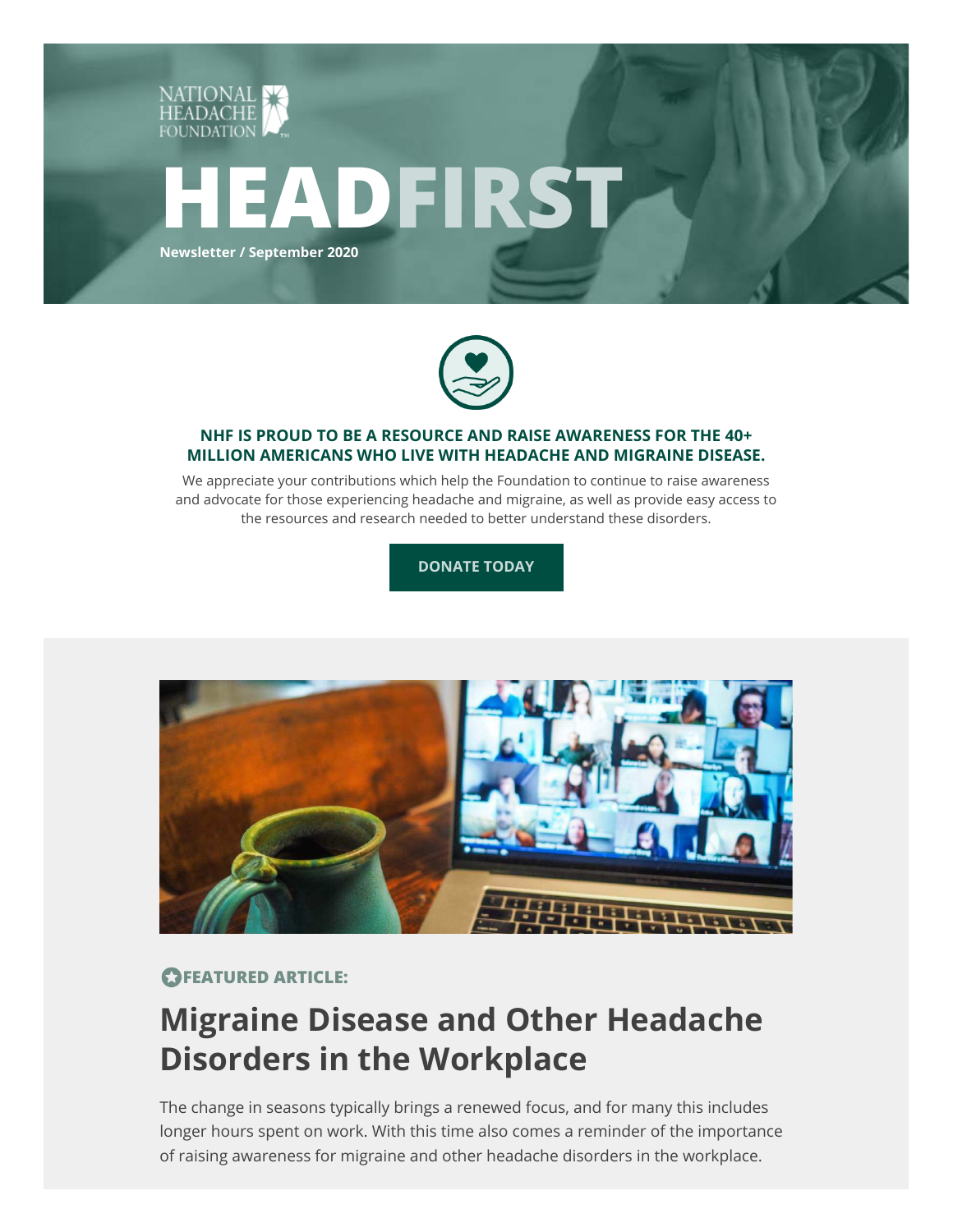Interestingly, a report from Health Union showed 93% of those experiencing migraine noted that the disease impacts their ability to work. In order for employees with headache and migraine disease to be successful professionally, it is critical for these individuals to receive adjusted accommodations in the workplace.

One of the best ways to raise awareness in the workplace is by educating human resources, supervisors, and other coworkers on the severity of migraine disease. Employees shouldn't hesitate to request accommodations such as computer screen blue light filters, a change in office lighting, an odor-free environment, flexible work hours, and possibly a reserved "quiet, dark" place at the office. The National Headache Foundation has created an initiative, WorkMigraine, which includes a set of educational modules for employees, human resource departments, supervisors, and within the C-suite. You may want to share this information with your employer. Access to the modules are free but the company must register for access. Advise your employer/HR department to contact the Foundation at mfranklin@headaches.org.

If you experience migraine attacks, you should keep a migraine kit readily accessible at work — this kit could include an eye mask, cold pack, medication, as well as a list of appropriate additional medications and emergency contacts. Taking preventative steps, like maintaining a normal sleeping and eating schedule, may also be a helpful way to mitigate migraine attacks at work.

#### **READ MORE**



# **NHF's 34th Annual Golden Gala**

(Virtual for 2020)



**Celebrating 50 Years of Community**

We hope you can join us on Saturday, Oct. 24 at 8pm ET for the National Headache Foundation's 50th anniversary gala and fundraiser. This year's format will be virtual, and guests can enjoy a silent auction, entertainment, awards and more — all in support of those living with headache and migraine disease.

Registration is free, and registrants will automatically be entered in a drawing for a \$200 Amazon gift card. The winner will be announced during the event.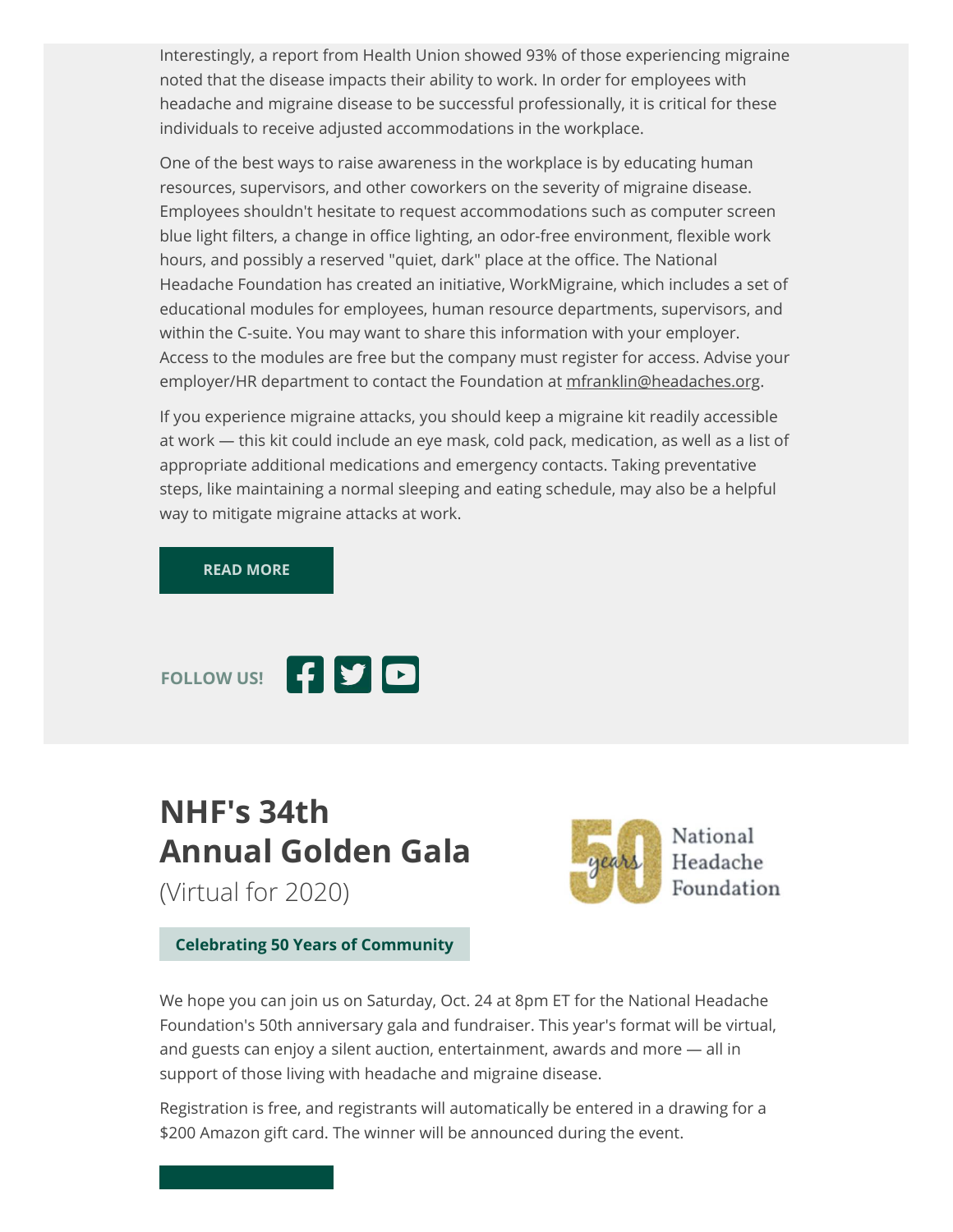### **2** DID YOU KNOW?

## **If you live with migraine disease, you can help prevent an attack at work by following a few simple steps, including:**



**Eat Regularly:** A busy workday, filled with meetings and deadlines, can make anyone easily forget to eat. If you live with migraine disease, it's critical to nourish your body regularly to prevent an attack. Ensure healthy snacks, high in protein, are at your desk so they're accessible in case you miss a meal!



**Drink Water:** Dehydration is one of the most common triggers of migraine disease. Be sure to drink water regularly throughout the workday and keep water bottles handy in your purse, brief case or at your workspace.



**Consume Caffeine Consistently:** Drinking the same amount of caffeine daily will prevent caffeine withdrawal headache. Caffeine can also help relieve headaches. Make sure a cup of Joe, tea or your other favorite caffeinated beverage is nearby during the workday to help prevent the onset of headache.

### **READ MORE**

# **IN THE NEWS**

Working from home due to COVID-19 may be resulting in an increase in migraine attacks and tension headaches. A Nielsen study showed that screen time is up 60% from prepandemic screen time, which could be a major factor behind the increase of headache and migraine attacks. A few ways to mitigate this includes taking frequent screen time breaks and trying out some gadgets like screen protectors and blue light glasses.



#### **READ MORE**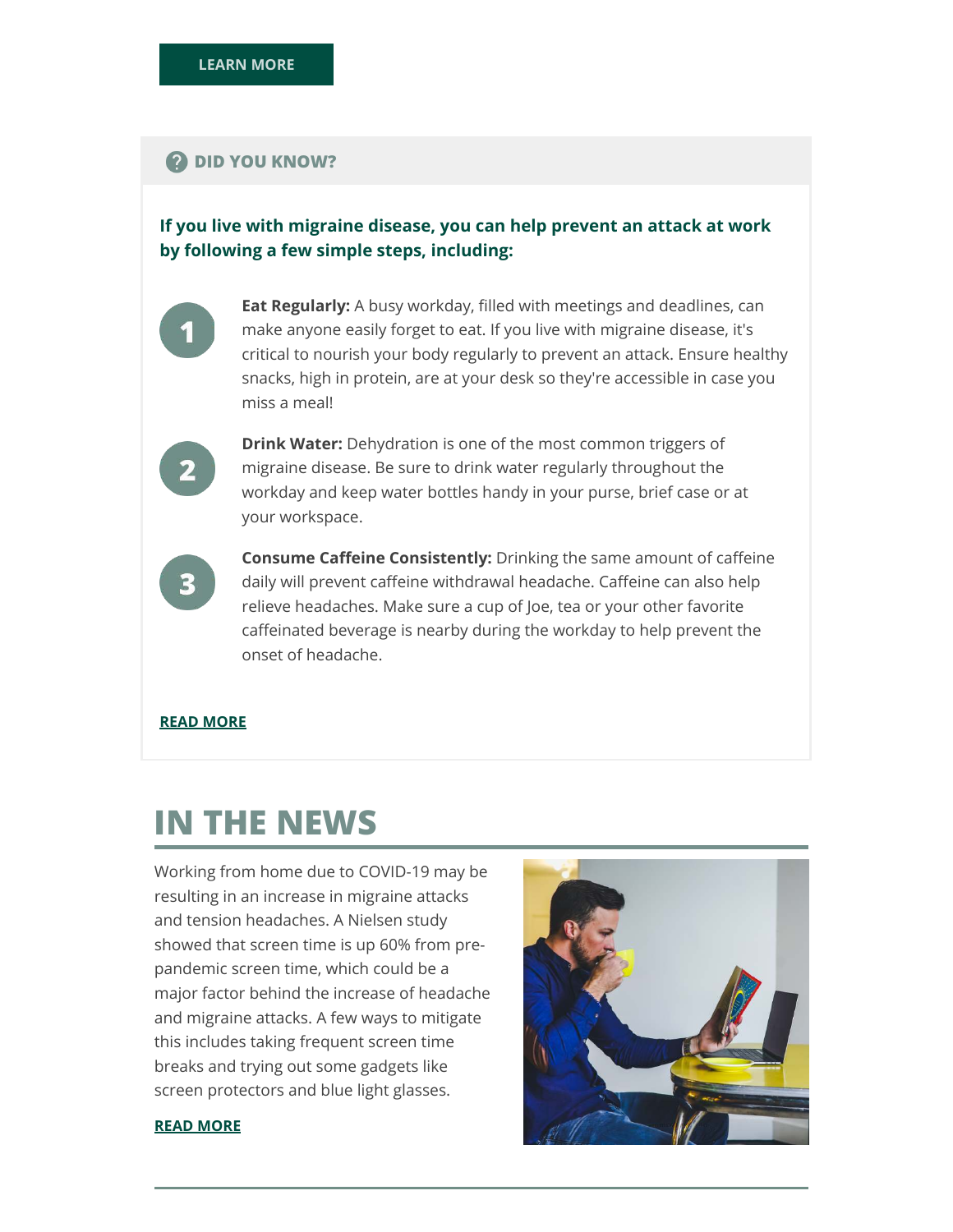## **Migraine at Work**

The Migraine at Work Coalition, with support from Amgen, Allergan, and Lilly, continues focusing on providing tools for those experiencing migraine and other headache disorders, whether or not the attacks occur at the workplace. The group's target audience are the employers and executives who may support the coalition's mission to create healthier, stigma-free and more productive workplaces.

It is estimated that migraine disease costs the US economy \$78B each year. One chronic migraine patient costs their employer over \$10K in direct and indirect costs. Migraine disease can increase employee turnover. Another concern is the resulting disability that may occur from migraine and other headache disorders. This coalition represents various organizations in the headache advocacy space, including World Health Education Foundation, the Headache and Migraine Policy Forum, and the National Headache Foundation. Important research into the impact of migraine disease in the workplace is being conducted by Dr. Robert Shapiro of the University of Vermont.

You can access tools, resources, articles, and more at migraineatwork.org and register for their newsletter coming soon. If you are an executive or employee with migraine disease, you can also request to join our private groups on LinkedIn. Here you will have the opportunity to discuss your experience with others and work together to engage your organization to advocate for their most important asset — the employee.



# **TIPS & TRICKS**

Stigma has plagued the headache and migraine community for decades. To further advocacy efforts, it is critical to eliminate the discrimination of those living with migraine disease in the workplace from the government and by public institutions. A recent study revealed:

**16.2% of white-collar workforce presenteeism is attributed to migraine and headache disease**

**Migraine presenteeism might account for 4% of U.S. lost workforce productivity**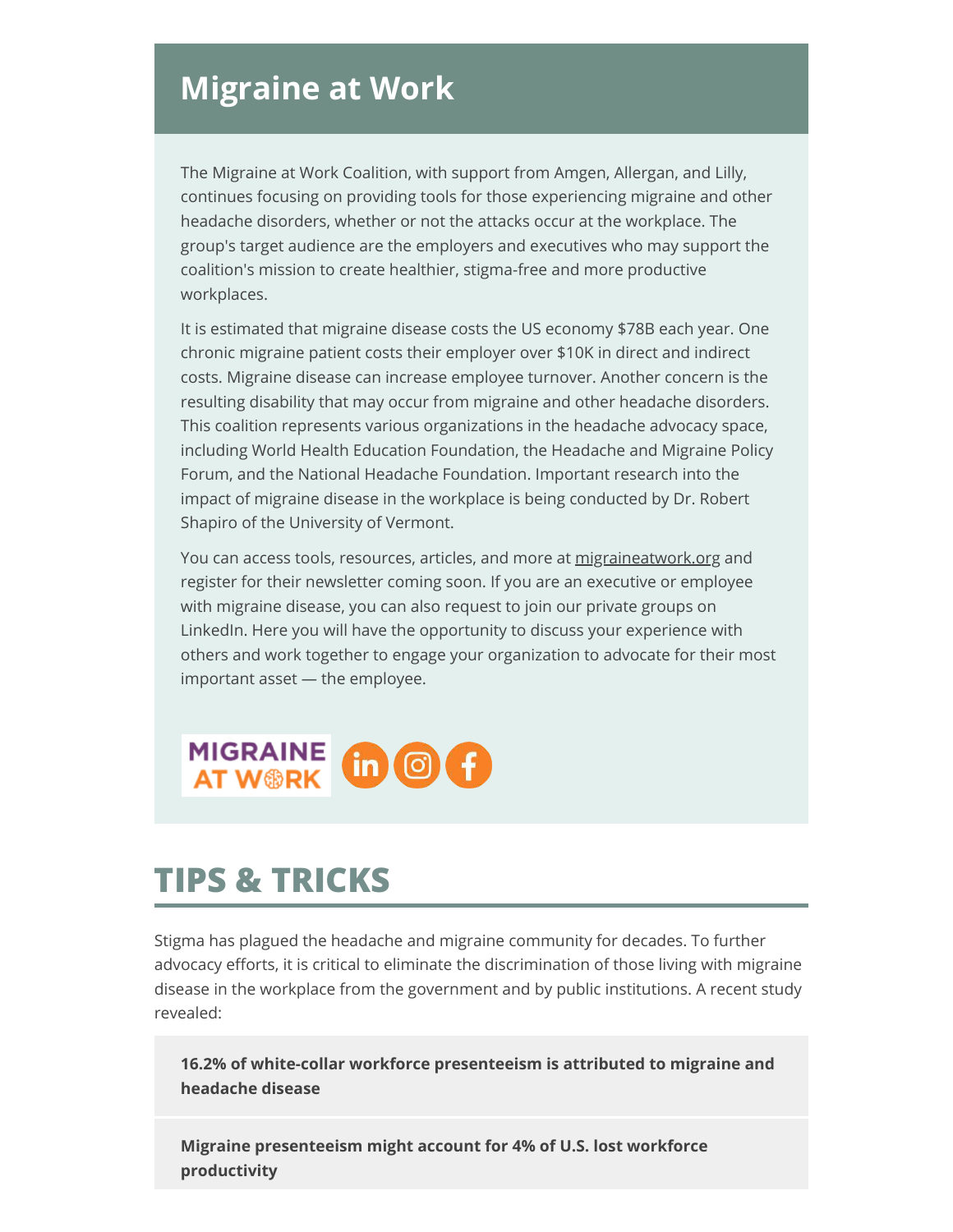As it relates to migraine in the workplace, those living with the disease should not let stigma prevent them from getting necessary accommodations.

Learn more below in Dr. Shapiro's article on 'What Will it Take to Move the Needle for Headache Disorders? An Advocacy Perspective' and in an additional reading by Katie MacDonald on 'Moving the Needle - The Patient's Perspective.'

### **READ MORE**



**Listen to Heads UP, the National Headache Foundation's official weekly podcast where experts discuss a range of topics related to headache. Recent episodes include:**

**Episode 19:** Migraine at Work **Episode 74:** Migraine at Work **Episode 69:** New Drug Data Alert - Atogepant

### **ASK THE EXPERTS**

#### **QUESTION:**

My migraine attacks started while I was in high school, always around my periods. They were annoying but I was able to do my school work, and I finished college in 4 years.

But after my second pregnancy, the attacks became more frequent. With medications, I was able to continue working as a marketing director but my absences were more frequent. If I took the triptan for my migraine attack quickly, I could continue at the office. But the nausea and dizziness that accompany the headache were indeed troublesome.

With the pandemic quarantine, I have been able to work from home. The attacks continue but at least I'm home and can rest. But last week, we received notice that we are expected to return to our offices on October 5. I'm very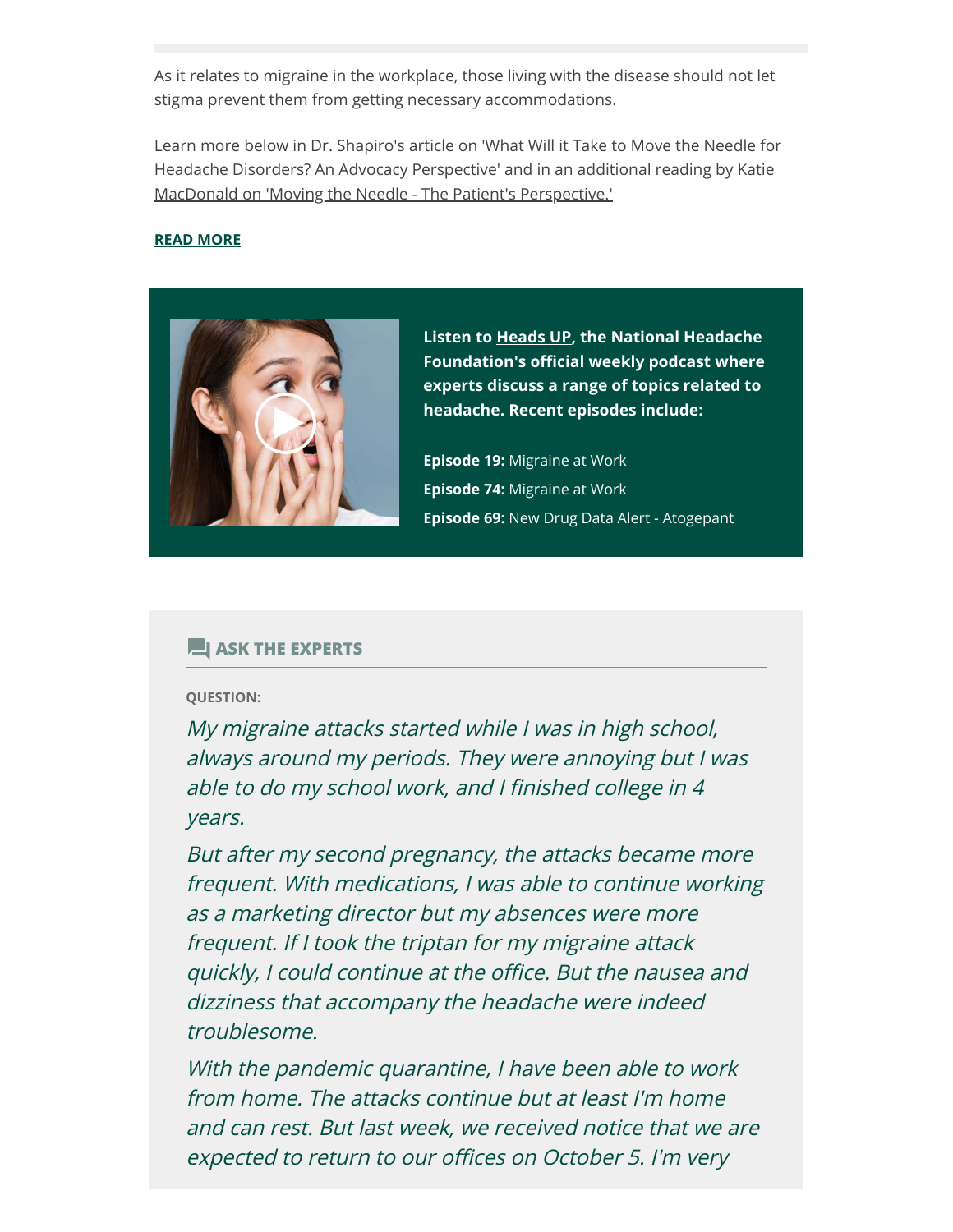worried about the commute, the chance for getting the COVID-19 virus, and the effects of the headaches on my work performance.

Should I discuss my migraine disease with my supervisor? I am concerned about the reaction of the "higher-ups." And along with my medications, how would you suggest I manage the attacks when I am the office?

#### **ANSWER:**

This is a touchy situation. In an ideal world, you would discuss your migraine disease with your employer and they would make accommodations for you such as flexible working hours and possibly working from home when migraine attacks flare. When at work your employer would make the workplace "migraine friendly" by finding alternatives to florescent lighting and the glare of computer screens.



Vincent Martin, MD President, National Headache Foundation

The reality is that some employers might not understand migraine disease and might even consider it negatively. So, you really have to decide how open your employer is in working with you regarding your migraine attacks. If they are open-minded then a discussion might be reasonable. If not then you will have to decide if a discussion is worth the risk.

On the positive side, there are many old and new therapies to try to treat the acute attacks and also to prevent them. I would suggest that you consult with a physician that is an expert in the management of headache disorders.

Vincent Martin, MD President, National Headache Foundation University of Cincinnati

Each month we'll feature your questions and our answers about headache and migraine in the newsletter. If you have a question about headache or migraine, please email us and keep an eye out for the answer from one of our doctors!

**Email: info@headaches.org**

# **CORPORATE LEADERSHIP COUNCIL**

**DIAMOND LEVEL EMERALD LEVEL RUBY LEVEL SAPPHIRE LEVEL OPAL LEVEL**